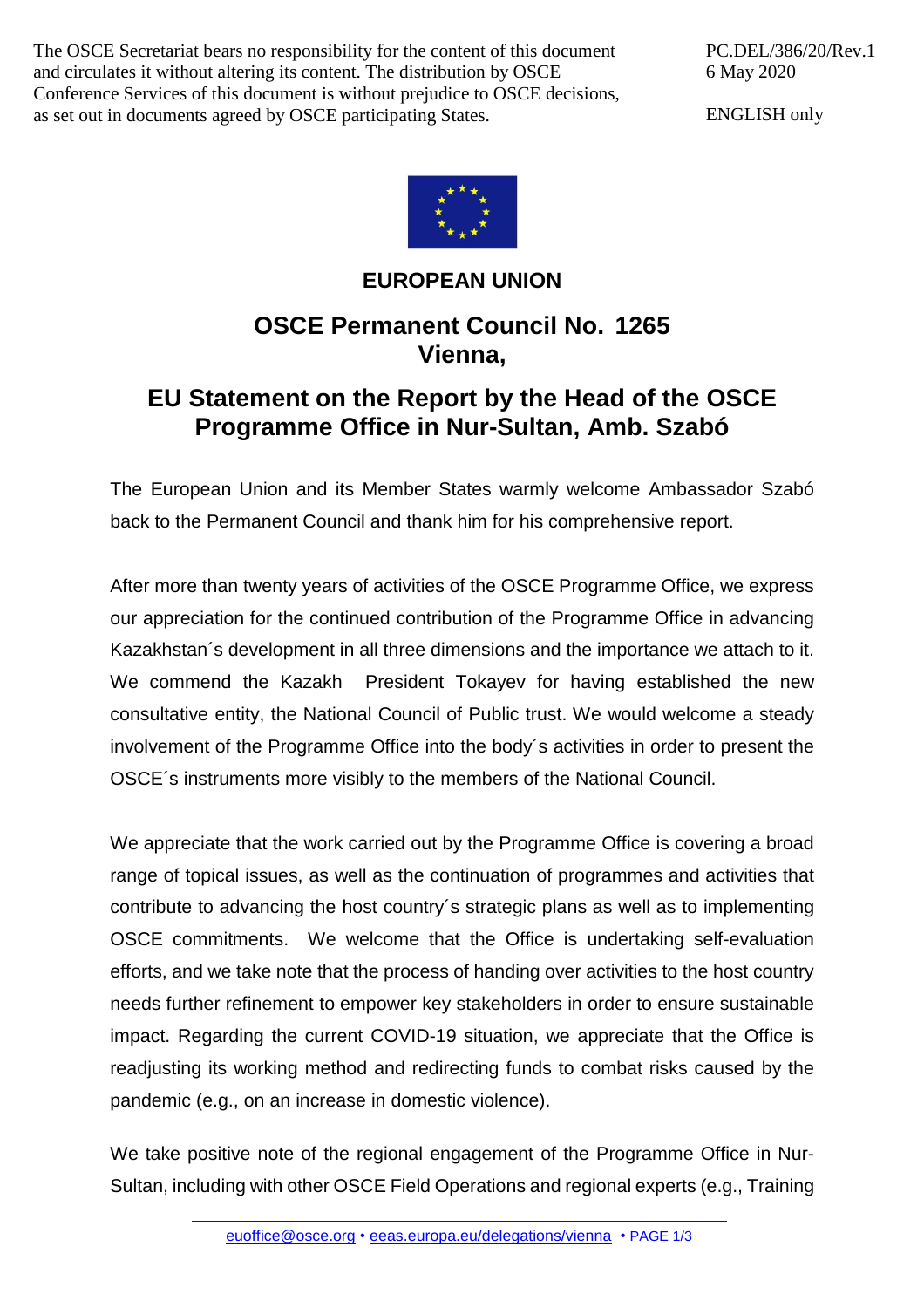on Vienna Document 2011 and Seminar on law enforcement and conflict management). We would be interested to hear more about the synergies of cooperation with other international stakeholders, esp. of the UN, and the Programme Office's specific contribution in that regard. We particularly commend the cooperation with the EU Border Management Programme in Central Asia (BOMCA).

We welcome that the Programme Office has continued and strengthened its longstanding cooperation with local partners, including with civil society, media, academia, and business community. We appreciate that the programmatic activities often include a gender perspective and/or lay focus on communicating with youth representatives.

With regards to the re-scoped extra-budgetary project on supporting police reform, we would be interested in which activities have been started and for which target groups, including on the pilot project in Karaganda province.

We appreciate the report's programmatic highlights and the methodological approach chosen: emphasis on police and judicial reforms, strengthening accountability and transparency of governmental institutions as well as rule of law, promoting tolerance in the multi-ethnic and multi-religious society and gender-mainstreaming, using a train– the-trainer-approach and addressing and including youth and civil society.

In the Politico-Military Dimension, we welcome the topical activities within the continued programmatic work, while promoting human rights and fundamental freedoms. Examples are a seminar on the rehabilitation of returning FTF (Foreign Terrorist Fighters), or training on countering trafficking of drugs in the Darkweb. We appreciate activities on digital security, on media freedom online including countering hate speech, defamation etc. while guaranteeing freedom of expression and on regulating of defamation in domestic law.

In the second Dimension, we welcome the Programme Office's continued work on promoting good governance, with a view to combating corruption and money laundering, as well as terrorism financing. We welcome the Office´s assistance to the Government`s efforts on regional water management, and on improving environmental litigation. The EU supports raising OSCE´s profile in promoting environmental issues in particular in Central Asia. We therefore also welcome your efforts to help CAREC